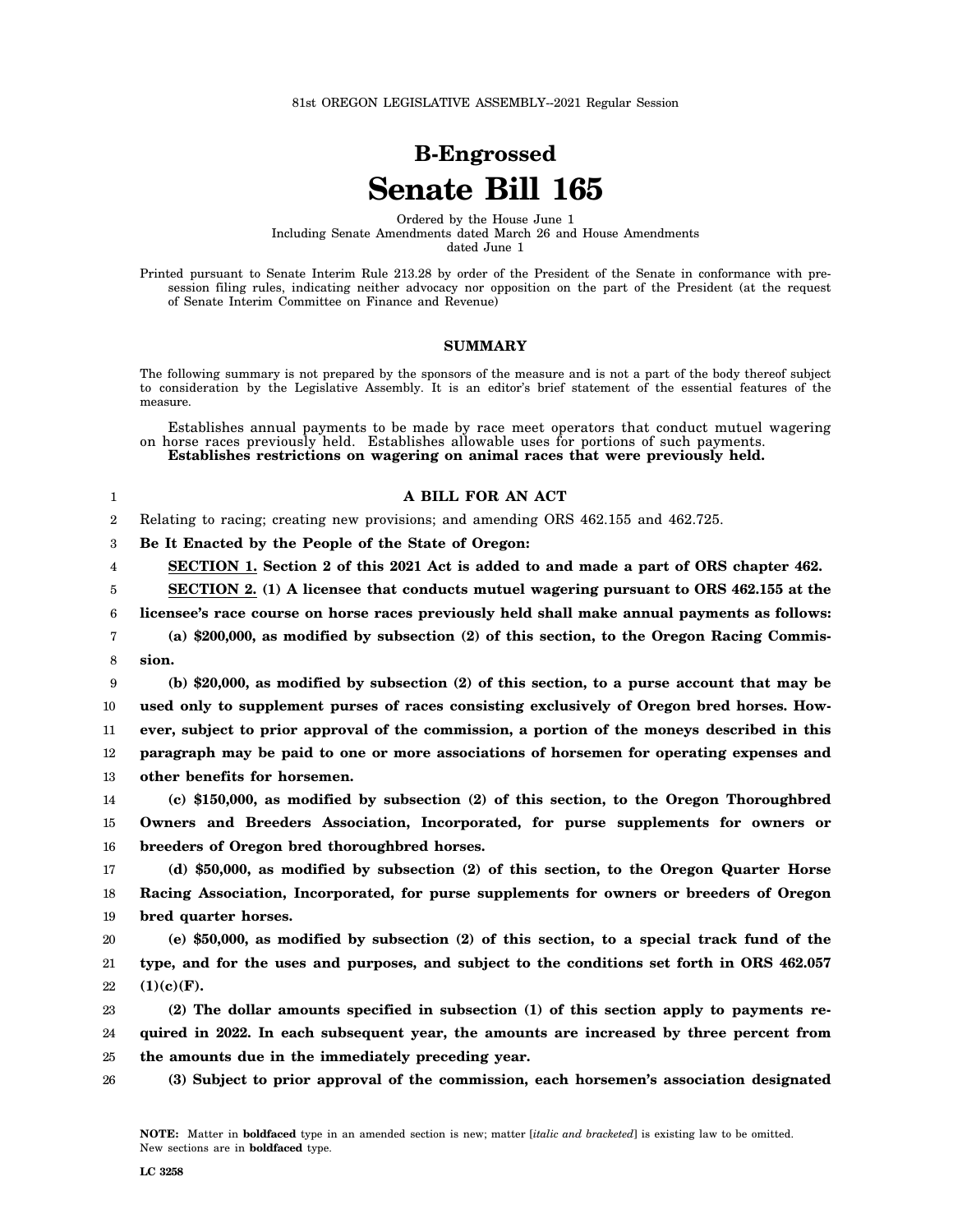1 2 3 4 5 6 7 8 9 10 11 12 13 14 15 16 17 18 19 20 21 22 23 24 25 26 27 28 29 30 31 32 33 34 35 36 37 38 39 40 41 42 **in subsection (1)(c) and (d) of this section may use a portion of the purse supplements for operating expenses and other benefits for horsemen. SECTION 3. Section 4 of this 2021 Act is added to and made a part of ORS chapter 462. SECTION 4. (1) As used in this section, "historical animal racing" means animal races that were previously held. (2) A mutuel wager on historical animal racing may be placed only from a physical race course of a licensee. (3) A mutuel wager on historical animal racing may not be placed using an electronic device unless the device is owned or leased by the operator of the race course at which the wager is placed. (4) No person may place a mutuel wager on historical animal racing via a mobile phone, personal computer or other personal electronic device. (5) No person may accept a mutuel wager on historical animal racing if the wager is placed via a mobile phone, personal computer or other personal electronic device. (6) Nothing in this section independently authorizes wagering or facilitation of wagering on historical animal racing. SECTION 5.** ORS 462.155 is amended to read: 462.155. (1) The Oregon Racing Commission may allow a race meet operator that holds a Class A license to conduct mutuel wagering at the licensee's race course on horse races previously held if: (a) The races were actual events held at race courses during race meets; (b) The races were subject to mutuel wagering at the time the races were originally held; and (c) The race meets at which the races were originally held were approved by the commission or by an equivalent regulatory body in another state. (2) Subsection (1) of this section allows mutuel wagering on a horse race displayed as a video or audio recording, or another form of recording approved by the commission, but does not authorize wagering on any animation, computer simulation or other artificial representation of horse racing. (3) Subsection (1) of this section does not apply to a race meet operator described in ORS 462.057 (2). Subsection (1) of this section does not authorize off-race course wagering or multijurisdictional simulcasting for horse races previously held. **(4) Wagers authorized under subsection (1) of this section are subject to the provisions of section 4 of this 2021 Act. SECTION 6.** ORS 462.725 is amended to read: 462.725. (1) Notwithstanding any other provision of this chapter, the Oregon Racing Commission may adopt rules to: (a) License and regulate all phases of operation of Multi-Jurisdictional Simulcasting and Interactive Wagering Totalizator Hubs located in Oregon; and (b) Authorize and license Multi-Jurisdictional Simulcasting and Interactive Wagering Totalizator Hubs to conduct simulcast broadcasting of, and mutuel wagering on, animal races, including previously held races on which mutuel wagering is lawful in Oregon. (2) In addition to the other rules of operation adopted by the commission, the commission shall adopt a rule setting the amount that may be taken from the gross receipts of the multi-jurisdictional

B-Eng. SB 165

44 45 (3) All employees working in Oregon and all officers of any Multi-Jurisdictional Simulcasting and Interactive Wagering Totalizator Hubs located and operating in Oregon must obtain a license

43

mutuel system.